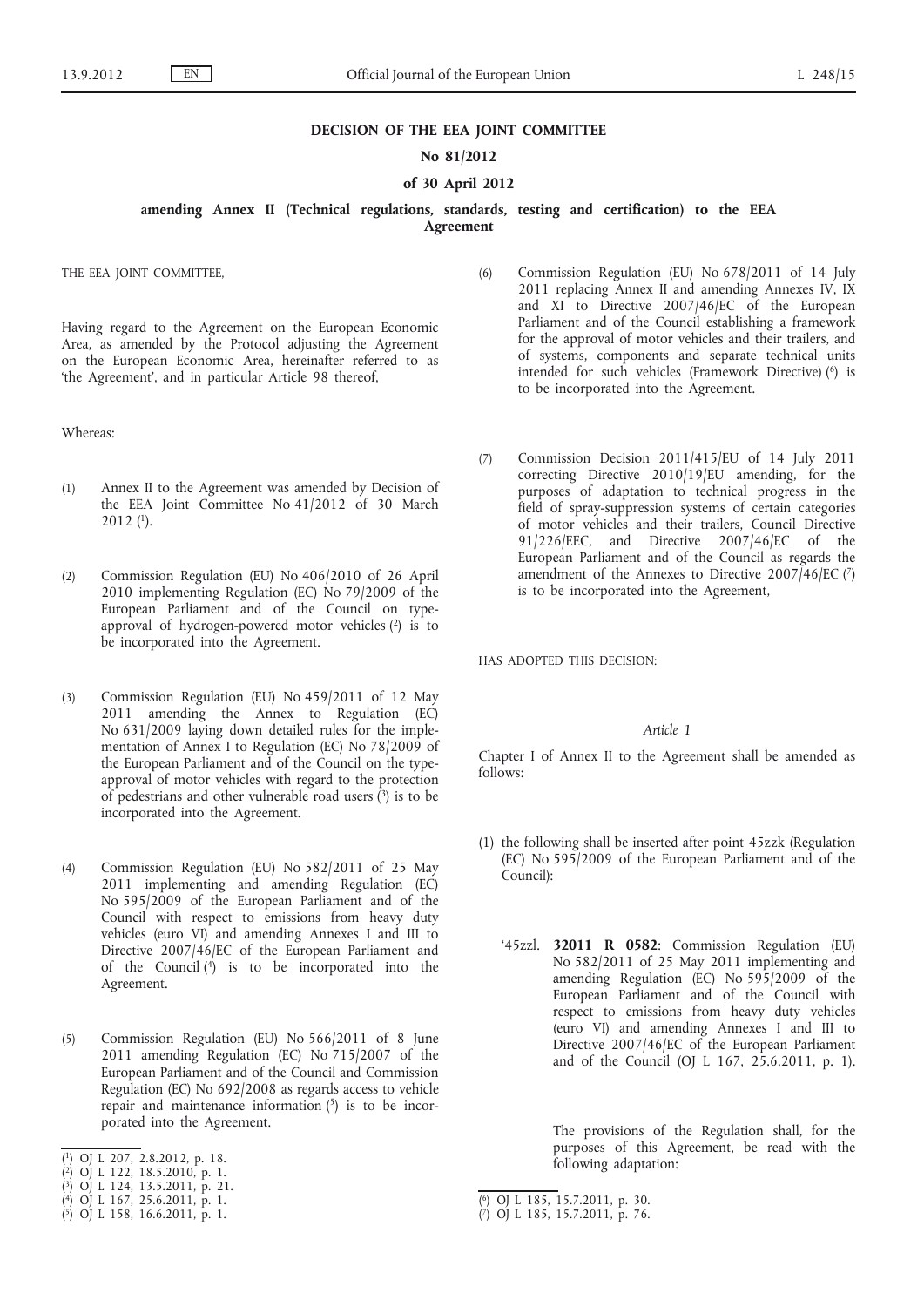The following shall be added to Annex I point 3.2.1 and Annex XI point 3.2:

"IS for Iceland;

FL for Liechtenstein;

16 for Norway."

45zzm. **32010 R 0406**: Commission Regulation (EU) No 406/2010 of 26 April 2010 implementing Regulation (EC) No  $79/2009$  of the European Parliament and of the Council on type-approval of hydrogen-powered motor vehicles (OJ L 122, 18.5.2010, p. 1).

> The provisions of the Regulation shall, for the purposes of this Agreement, be read with the following adaptation:

> In Annex II, the following shall be added to Part 3 point 1.1:

"IS for Iceland;

FL for Liechtenstein;

16. for Norway." ';

- (2) the following indents shall be added in point 45zx (Directive 2007/46/EC of the European Parliament and of the Council):
	- '— **32011 R 0582**: Commission Regulation (EU) No 582/2011 of 25 May 2011 (OJ L 167, 25.6.2011, p. 1),
	- — **32011 R 0678**: Commission Regulation (EU) No 678/2011 of 14 July 2011 (OJ L 185, 15.7.2011, p. 30).';
- (3) the following shall be added in point 45zz (Commission Regulation (EC) No 631/2009):

'as amended by:

— **32011 R 0459**: Commission Regulation (EU) No 459/2011 of 12 May 2011 (OJ L 124, 13.5.2011, p. 21).';

(4) the following shall be added in point 45zzk (Regulation (EC) No 595/2009 of the European Parliament and of the Council):

'as amended by:

- — **32011 R 0582**: Commission Regulation (EU) No 582/2011 of 25 May 2011 (OJ L 167, 25.6.2011, p. 1).';
- (5) the following indent shall be added in point 45zt (Regulation (EC) No 715/2007 of the European Parliament and of the Council):
	- '— **32011 R 0566**: Commission Regulation (EU) No 566/2011 of 8 June 2011 (OJ L 158, 16.6.2011, p. 1).';
- (6) the following shall be added in point 45zu (Commission Regulation (EC) No 692/2008):

'as amended by:

- — **32011 R 0566**: Commission Regulation (EU) No 566/2011 of 8 June 2011 (OJ L 158, 16.6.2011, p. 1).';
- (7) the following sub-indent shall be added to the fourth indent (Commission Directive 2010/19/EU) in point 45a (Council Directive 91/226/EEC):
	- '— **32011 D 0415**: Commission Decision 2011/415/EU of 14 July 2011 (OJ L 185, 15.7.2011, p. 76).';
- (8) the following sub-indent shall be added to the seventh indent (Commission Directive 2010/19/EU) in point 45zx (Directive 2007/46/EC of the European Parliament and of the Council):
	- '— **32011 D 0415**: Commission Decision 2011/415/EU of 14 July 2011 (OJ L 185, 15.7.2011, p. 76).'.

#### *Article 2*

The texts of Regulations (EU) No 406/2010, (EU) No 459/2011, (EU) No 582/2011, (EU) No 566/2011 and (EU) No 678/2011, and Decision 2011/415/EU in the Icelandic and Norwegian languages, to be published in the EEA Supplement to the *Official Journal of the European Union*, shall be authentic.